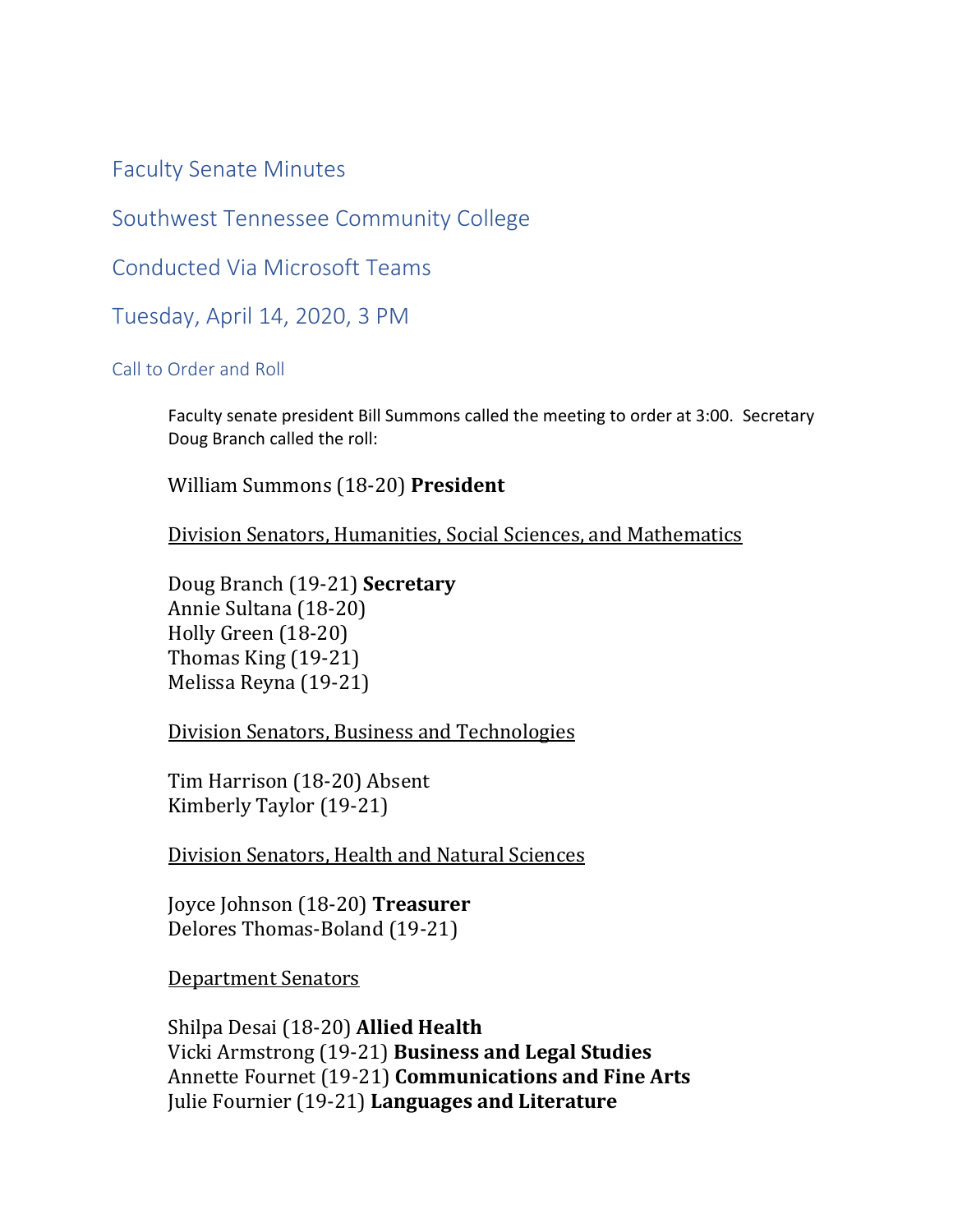Matthew Palotti (18-20) **Natural Sciences, Vice-President** Marilyn Wilbourn (18-20) **Nursing** Frank Daniels (19-21) **Mathematics, Parliamentarian** Stewart White (19-21) **Technologies** Darcy Sims (19-21) **Social and Behavioral Science** Absent

# Approval of Minutes

The body approved the minutes from the February, 2020 faculty senate meeting. There were no minutes from a March 2020 meeting, that having been cancelled due to the closing of the college because of Covid-19.

## Special Guest: Michael Boyd, Chief Information Officer, Information Systems

- A. Michael reminded us that TAF (Technology Access Fee) applications are still being accepted for projects having to do with technology. He mentioned that the process might be slowed down due to the coronavirus.
- B. As classes mostly go remote due to the coronavirus, Michael said he needs to know what faculty members do not have access to wifi or needed devices. He also offered to instruct faculty on how to use the M-drive, if they need instruction. He suggested, too, that faculty not rely on "remote desktop." He reminded us as well that live technical support is available.
- C. Several senators spoke of their preference for Zoom over Microsoft TEAMS for distance learning due to the coronavirus. Michael noted his sense that using just one college-sanctioned platform is much more efficient, but he encouraged faculty to send their concerns to him so that he could communicate with Microsoft about product improvement.

## Reports from senate officers and senate committees

- A. Matthew Palotti: Report on ad hoc committee about the conversion of term faculty and/or positions to tenure track faculty and/or positions. Matt reported that the committee work was still ongoing, having been slowed down because of Covid-19.
- B. Bill Summons: Report on regular monthly SEC meeting with VPAA and Sindy Abadie. Bill noted that Dr. Kendricks Hooker, the new VPAA, is in contact with him, even though Hooker doesn't officially begin in a full-time capacity until June. Dr. Hooker is currently dealing with questions of the college's going online. Bill also announced the determination of the VPAA's office that all classes would be online only during the summer and that most regular classes would be hybrid in Fall 2020.
- C. A discussion ensued about test integrity, a matter of concern to many senators. Bill expressed his opinion that something, like Honor Lock, must be made available to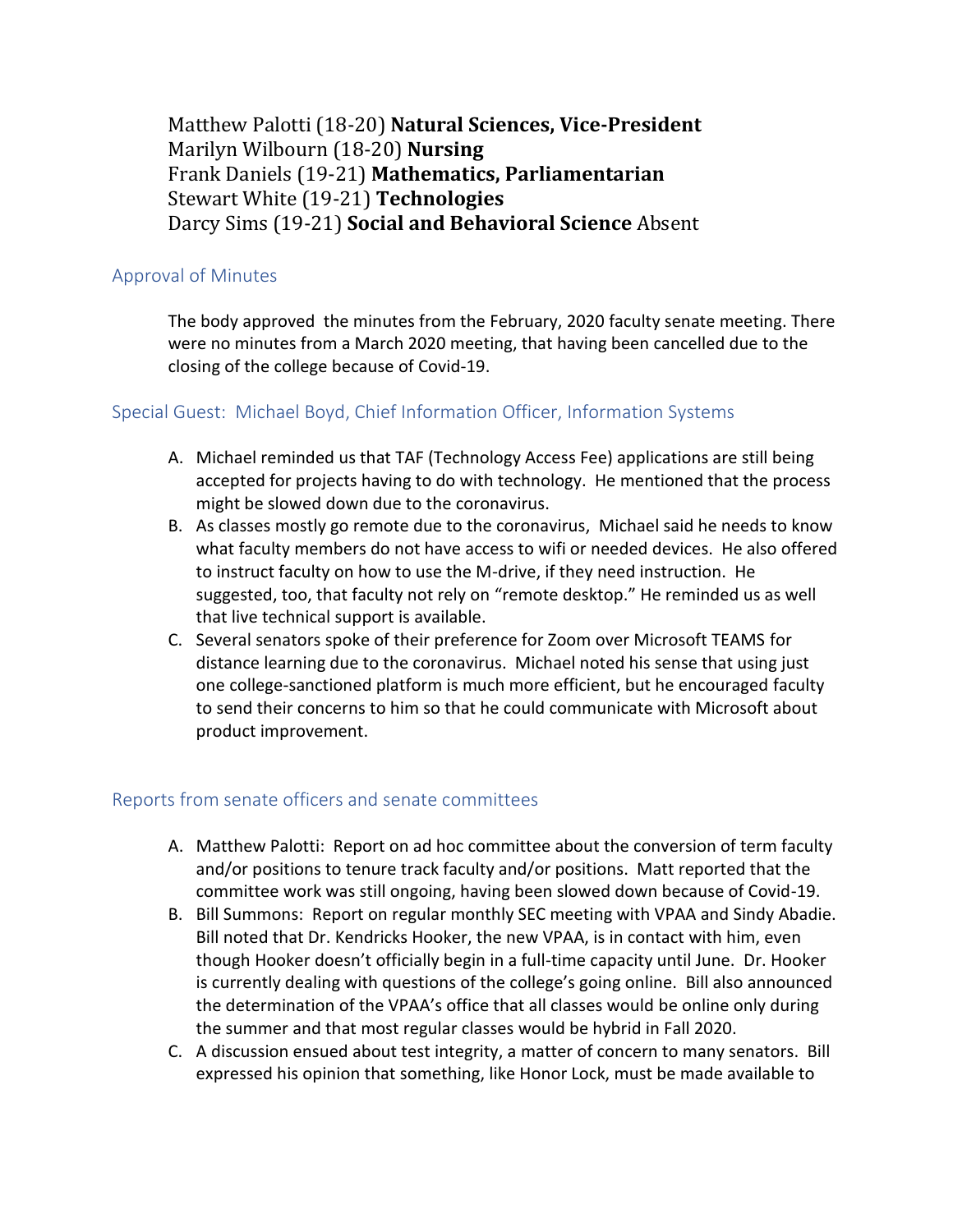faculty; he noted that he had not yet learned that it would be available for upcoming final exams.

- D. Bill announced that a leadership survey, allowing faculty to evaluate the leadership of members of the administration, would be forthcoming, but that it would, due to privacy concerns, be promulgated by the administration rather than the faculty senate, as it had been in the past.
- E. Matthew Palotti, following up on Bill's report from the SEC meeting, noted that all summer classes would require a master copy that had been approved by Distance Education. Such approval would similarly be needed for all Fall 2020 classes.
- F. Thomas King, chair of the faculty awards committee, noted that he has received Farris Award nominations but that nominations for other awards were few. He asked everybody to strongly encourage nominations. He planned to go ahead with 2019-2020 awards, even with the uncertainty brought about by Covid-19.
- G. Matthew Palotti: Senate election results. Matthew announced the new senators, elected to serve two-year terms beginning during Fall 2020. They are as follows:

Division Senators, Humanities, Social Sciences and Mathematics Annie Sultana, re-elected Ed Reid, replacing Holly Green

Division Senators, Business and Technologies Derrick Wheatley, replacing Tim Harrison

Division Senators, Health and Natural Sciences Joyce Johnson, re-elected Shilpa Desai (Division picked up a third seat, based on faculty numbers)

Allied Health Megan Murphy, replacing Shilpa Desai

Natural Sciences Derrick Slaughter, replacing Matthew Palotti

Nursing Cetrea Jimerson, replacing Marilyn Wilbourn

Matthew and the rest of the senate congratulated those new senators who were present, and Matthew promised to make and distribute certificates of participation by the next fall meeting.

H. Matthew next conducted the SEC elections for 2020-2021. Newly elected officers are as follows: Joyce Johnson, vice-president; Doug Branch, secretary; Shilpa Desai, treasurer; Frank Daniels, parliamentarian.